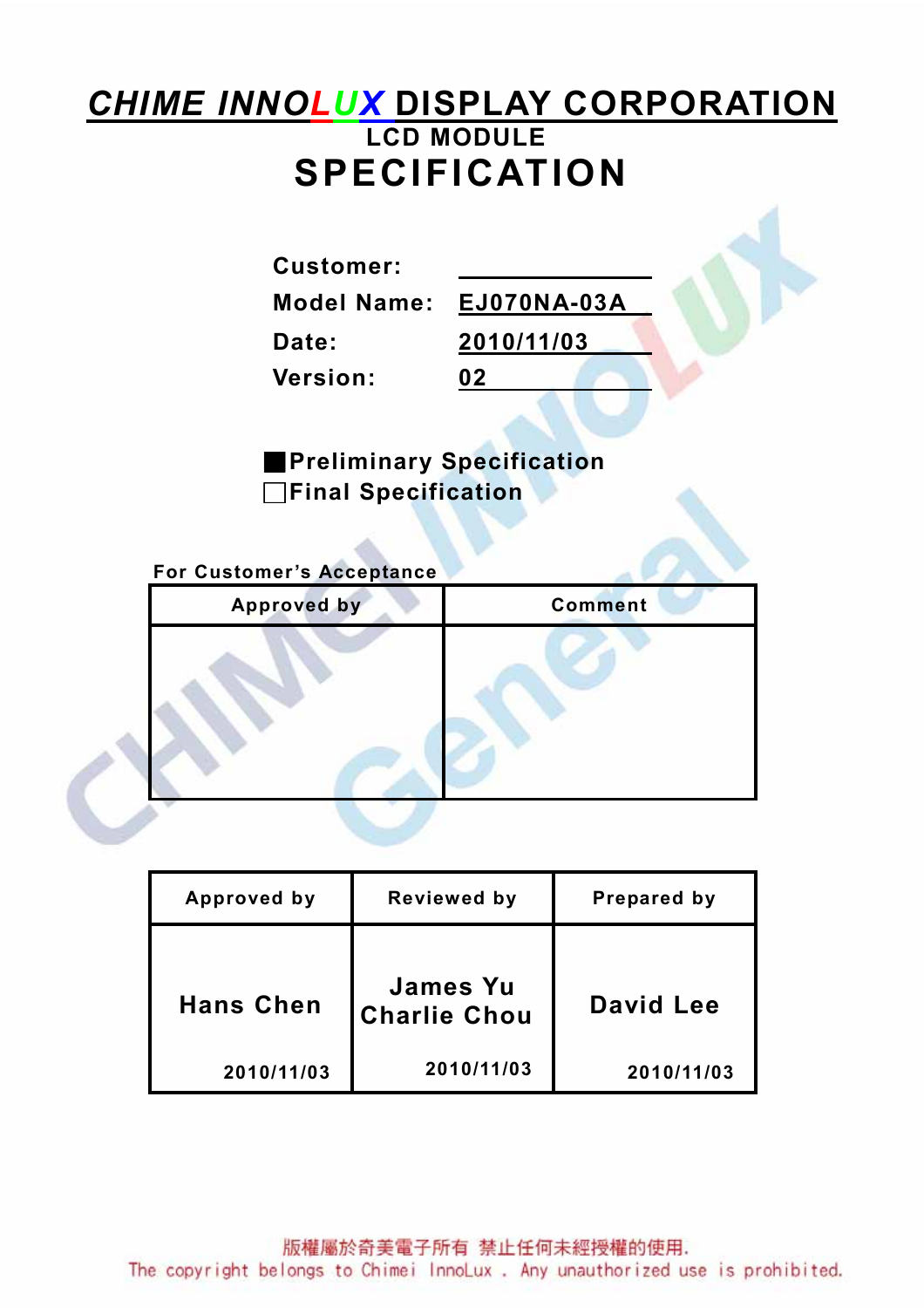InnoLux copyright 2004 All rights reserved, Copying forbidden.

| Version                    | Revise Date | Page    | Content                                       |
|----------------------------|-------------|---------|-----------------------------------------------|
|                            | 2010/09/20  |         | <b>Initial Release</b>                        |
| Pre-Spec.01<br>Pre-Spec.02 | 2010/11/03  | $\,6\,$ | Modify V <sub>COM</sub> values and add note 4 |
|                            |             |         |                                               |

## Record of Revision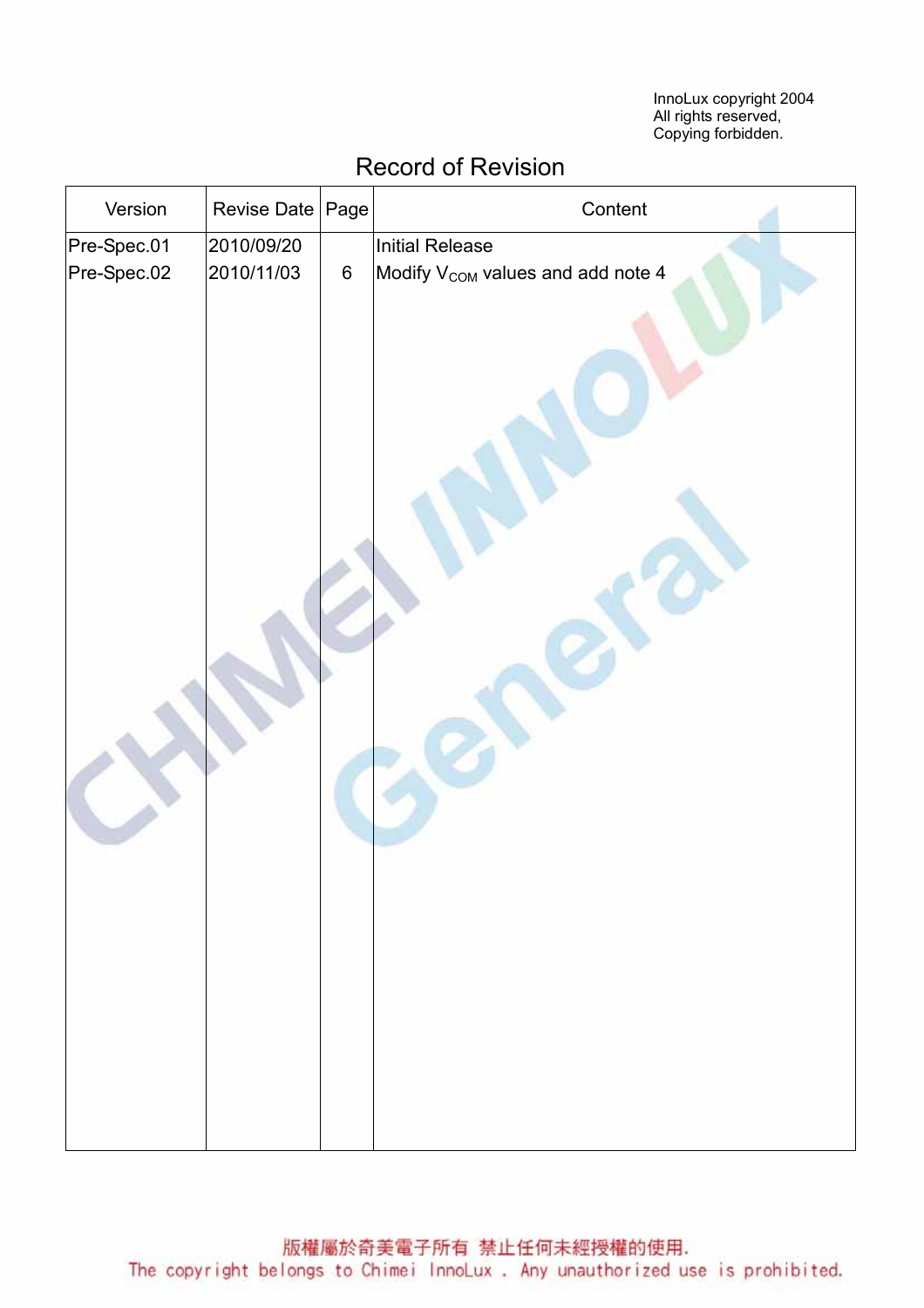## **CHIMEI INNOLUX**

### Contents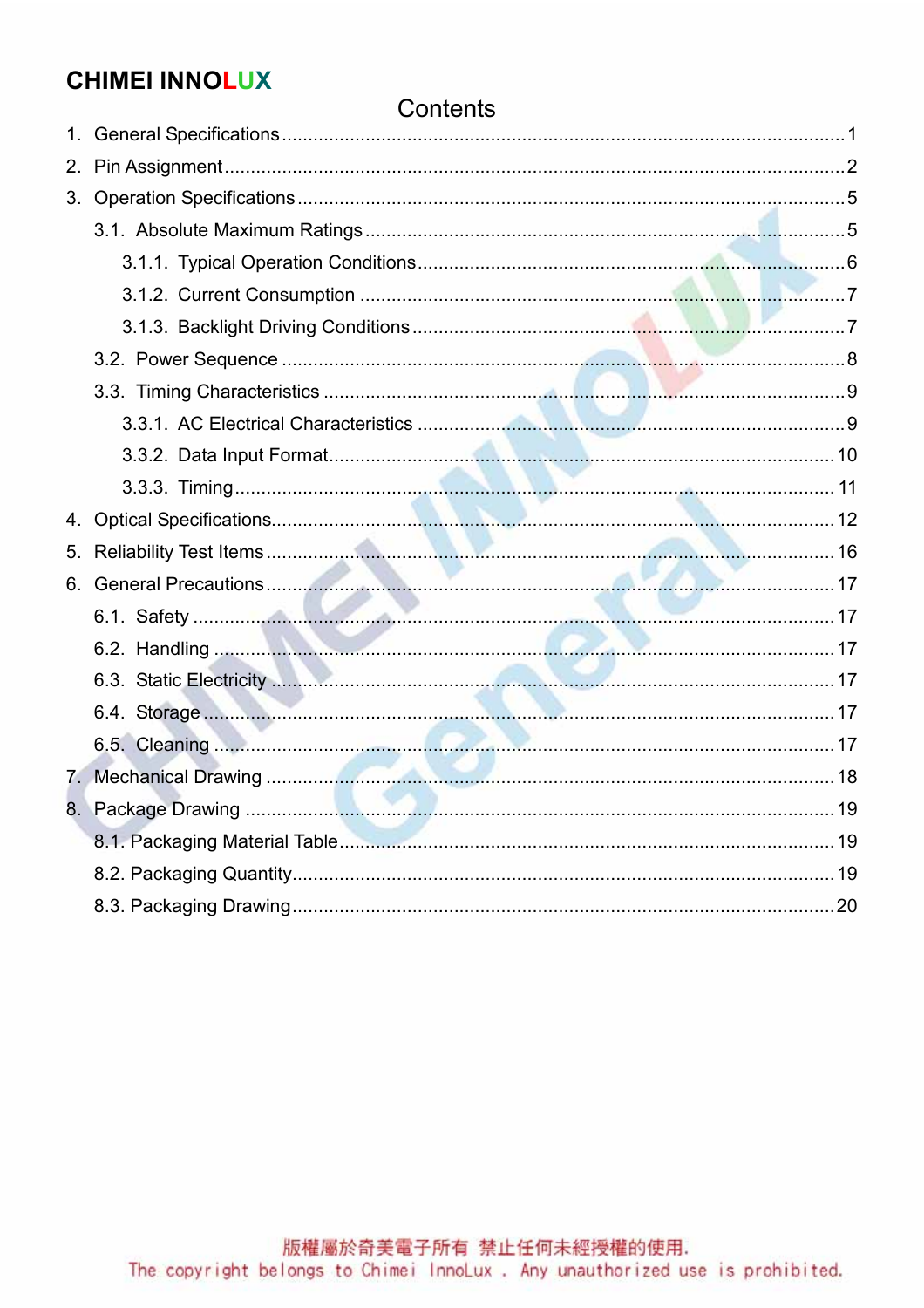# 1. General Specifications

| No.             | <b>Item</b>                 | <b>Specification</b>                           |        |  |
|-----------------|-----------------------------|------------------------------------------------|--------|--|
| 1               | <b>LCD</b> size             | 7.0 inch(Diagonal)                             |        |  |
| $\overline{2}$  | Driver element              | a-Si TFT active matrix                         |        |  |
| 3               | Resolution                  | $800 \times 3(RGB) \times 480$                 |        |  |
| 4               | Display mode                | Normally White, Transmissive                   |        |  |
| 5               | Dot pitch                   | $0.0642(W) \times 0.1790(H)$ mm                |        |  |
| 6               | Active area                 | 154.08(W) $\times$ 85.92(H) mm                 |        |  |
| $\overline{7}$  | Module size                 | 164.9(W) $\times$ 100.0(H) $\times$ 3.35(D) mm | Note 1 |  |
| 8               | Surface treatment           | <b>Anti-Glare</b>                              |        |  |
| 9               | Color arrangement           | <b>RGB-stripe</b>                              |        |  |
| 10              | Interface                   | <b>Digital</b>                                 |        |  |
| 11              | Backlight power consumption | 1.674W (Typ.)                                  |        |  |
| 12 <sub>2</sub> | Panel power consumption     | 0.226W (Typ.)                                  |        |  |
| 13              | Weight                      | 116.83g(Typ.)                                  |        |  |

Note 1: Refer to Mechanical Drawing.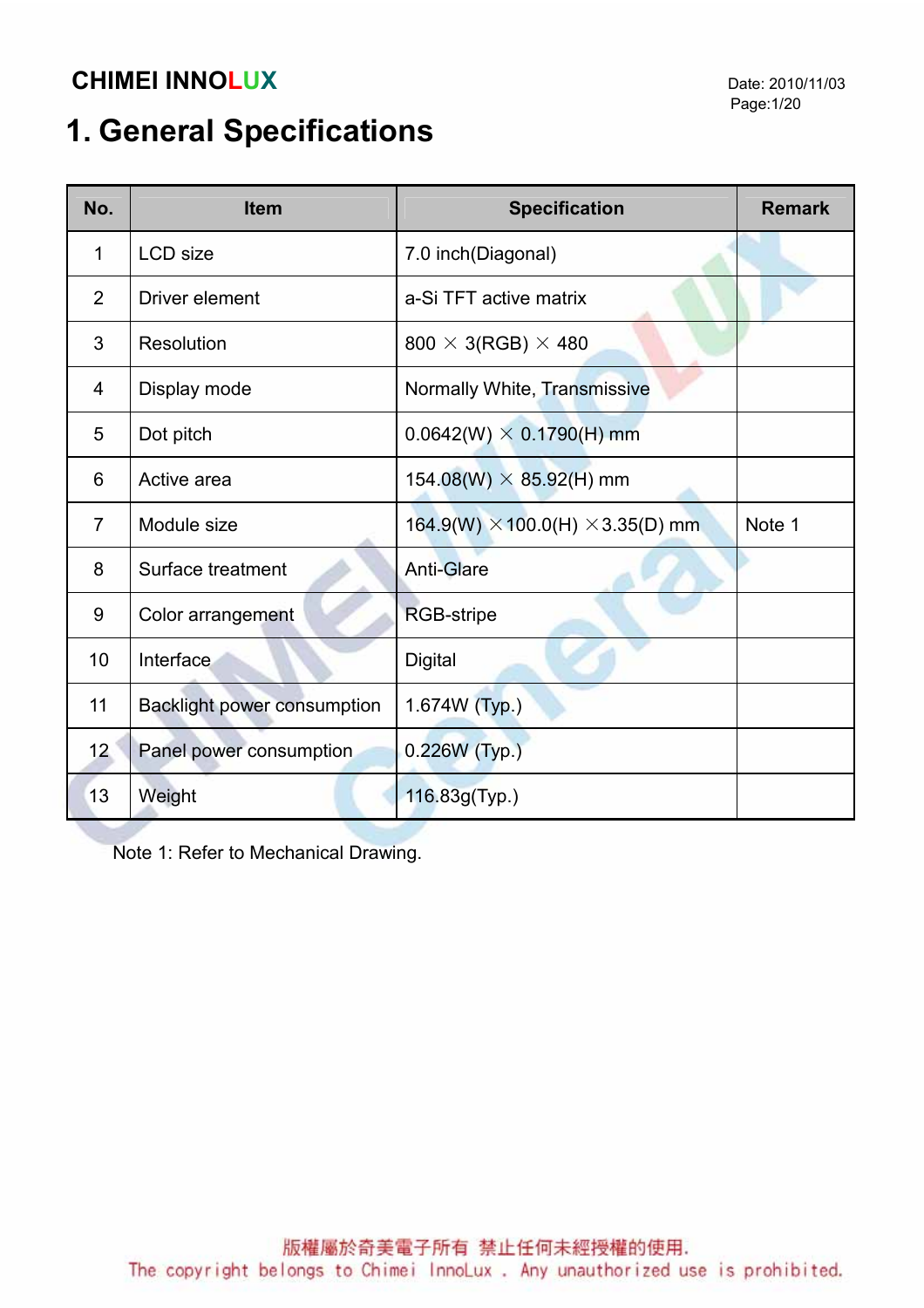# 2. Pin Assignment

| FPC Connector is used for the module electronics interface. The recommended model is |  |
|--------------------------------------------------------------------------------------|--|
| FH12A-50S-0.5SH manufactured by Hirose.                                              |  |

| Pin No.        | Symbol           | I/O          | <b>Function</b>                   | <b>Remark</b> |
|----------------|------------------|--------------|-----------------------------------|---------------|
| 1              | $V_{LED+}$       | P            | Power for LED backlight (Anode)   |               |
| $\overline{2}$ | $V_{LED+}$       | P            | Power for LED backlight (Anode)   |               |
| 3              | $VLED-$          | P            | Power for LED backlight (Cathode) |               |
| 4              | V <sub>LED</sub> | P            | Power for LED backlight (Cathode) |               |
| 5              | <b>GND</b>       | P            | Power ground                      |               |
| $6\phantom{1}$ | V <sub>COM</sub> |              | Common voltage                    |               |
| $\overline{7}$ | $DV_{DD}$        | P            | <b>Power for Digital Circuit</b>  |               |
| 8              | <b>MODE</b>      | $\mathbf{I}$ | <b>DE/SYNC mode select</b>        | Note 1        |
| $9\,$          | DE               |              | Data Input Enable                 |               |
| 10             | <b>VS</b>        | L            | <b>Vertical Sync Input</b>        |               |
| 11             | <b>HS</b>        |              | Horizontal Sync Input             |               |
| 12             | <b>B7</b>        | H.           | Blue data(MSB)                    |               |
| 13             | <b>B6</b>        |              | Blue data                         |               |
| 14             | <b>B5</b>        |              | Blue data                         |               |
| 15             | <b>B4</b>        |              | <b>Blue data</b>                  |               |
| 16             | B <sub>3</sub>   |              | <b>Blue data</b>                  |               |
| 17             | <b>B2</b>        |              | <b>Blue data</b>                  |               |
| 18             | <b>B1</b>        |              | <b>Blue data</b>                  | Note 2        |
| 19             | B0               | $\mathbf{I}$ | Blue data(LSB)                    | Note 2        |
| 20             | G7               | $\mathbf{I}$ | Green data(MSB)                   |               |
| 21             | G <sub>6</sub>   | $\mathbf{I}$ | Green data                        |               |
| 22             | G <sub>5</sub>   | $\mathbf{I}$ | Green data                        |               |
| 23             | G4               | $\mathbf{I}$ | Green data                        |               |
| 24             | G <sub>3</sub>   |              | Green data                        |               |
| 25             | G <sub>2</sub>   |              | Green data                        |               |
| 26             | G <sub>1</sub>   |              | Green data                        | Note 2        |
| 27             | G <sub>0</sub>   | L            | Green data(LSB)                   | Note 2        |

版權屬於奇美電子所有 禁止任何未經授權的使用.

The copyright belongs to Chimei InnoLux. Any unauthorized use is prohibited.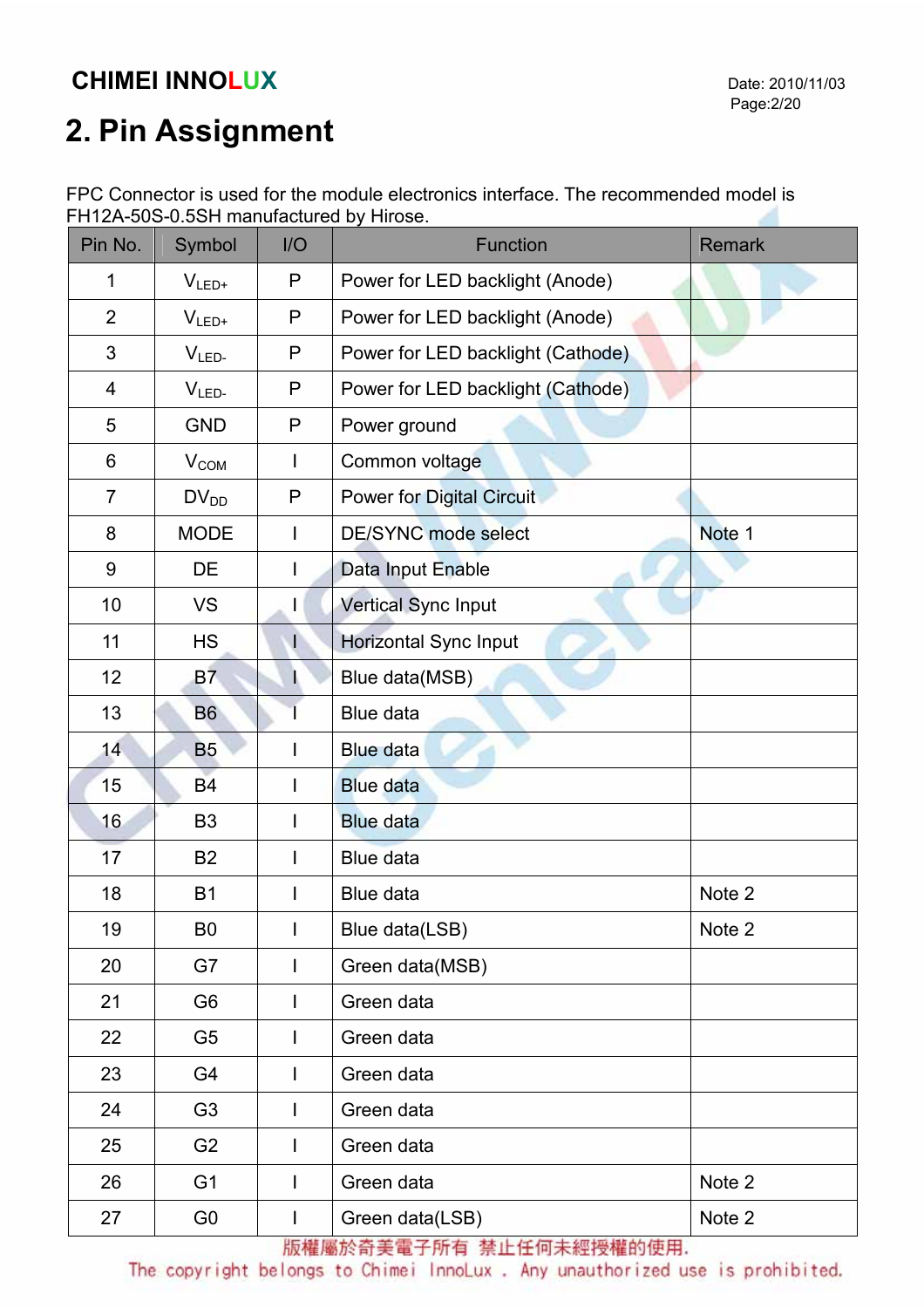Page:3/20

| 28 | R7                     | $\mathbf{I}$                 | Red data(MSB)                   |                   |
|----|------------------------|------------------------------|---------------------------------|-------------------|
| 29 | R <sub>6</sub>         | $\mathsf{I}$                 | Red data                        |                   |
| 30 | R <sub>5</sub>         |                              | Red data                        |                   |
| 31 | R <sub>4</sub>         |                              | Red data                        |                   |
| 32 | R <sub>3</sub>         |                              | Red data                        |                   |
| 33 | R <sub>2</sub>         |                              | Red data                        |                   |
| 34 | R <sub>1</sub>         |                              | Red data                        | Note <sub>2</sub> |
| 35 | R <sub>0</sub>         | $\mathbf{I}$                 | Red data(LSB)                   | Note 2            |
| 36 | <b>GND</b>             | P                            | Power Ground                    |                   |
| 37 | <b>DCLK</b>            |                              | Sample clock                    | Note 3            |
| 38 | <b>GND</b>             | P                            | <b>Power Ground</b>             |                   |
| 39 | L/R                    | $\mathsf{I}$                 | Left / right selection          | <b>Note 4,5</b>   |
| 40 | U/D                    |                              | Up/down selection               | Note 4,5          |
| 41 | $V_{GH}$               | P                            | <b>Gate ON Voltage</b>          |                   |
| 42 | $V_{GL}$               | P                            | Gate OFF Voltage                |                   |
| 43 | AV <sub>DD</sub>       | P                            | <b>Power for Analog Circuit</b> |                   |
| 44 | <b>RESET</b>           |                              | Global reset pin.               | Note 6            |
| 45 | <b>NC</b>              | $\overline{\phantom{0}}$     | No connection                   |                   |
| 46 | <b>V<sub>COM</sub></b> | $\mathsf{l}$                 | <b>Common Voltage</b>           |                   |
| 47 | <b>DITHB</b>           | $\mathbf{I}$                 | <b>Dithering function</b>       | Note 7            |
| 48 | <b>GND</b>             | $\mathsf{P}$                 | <b>Power Ground</b>             |                   |
| 49 | NC                     | $\qquad \qquad -$            | No connection                   |                   |
| 50 | <b>NC</b>              | $\qquad \qquad \blacksquare$ | No connection                   |                   |

I: input, O: output, P: Power

Note 1: DE/SYNC mode select. Normally pull high.

When select DE mode, MODE="1", VS and HS must pull high.

When select SYNC mode, MODE= "0", DE must be grounded.

 Note 2: When input 18 bits RGB data, the two low bits of R,G and B data must be grounded.

Note 3: Data shall be latched at the falling edge of DCLK.

Note 4: Selection of scanning mode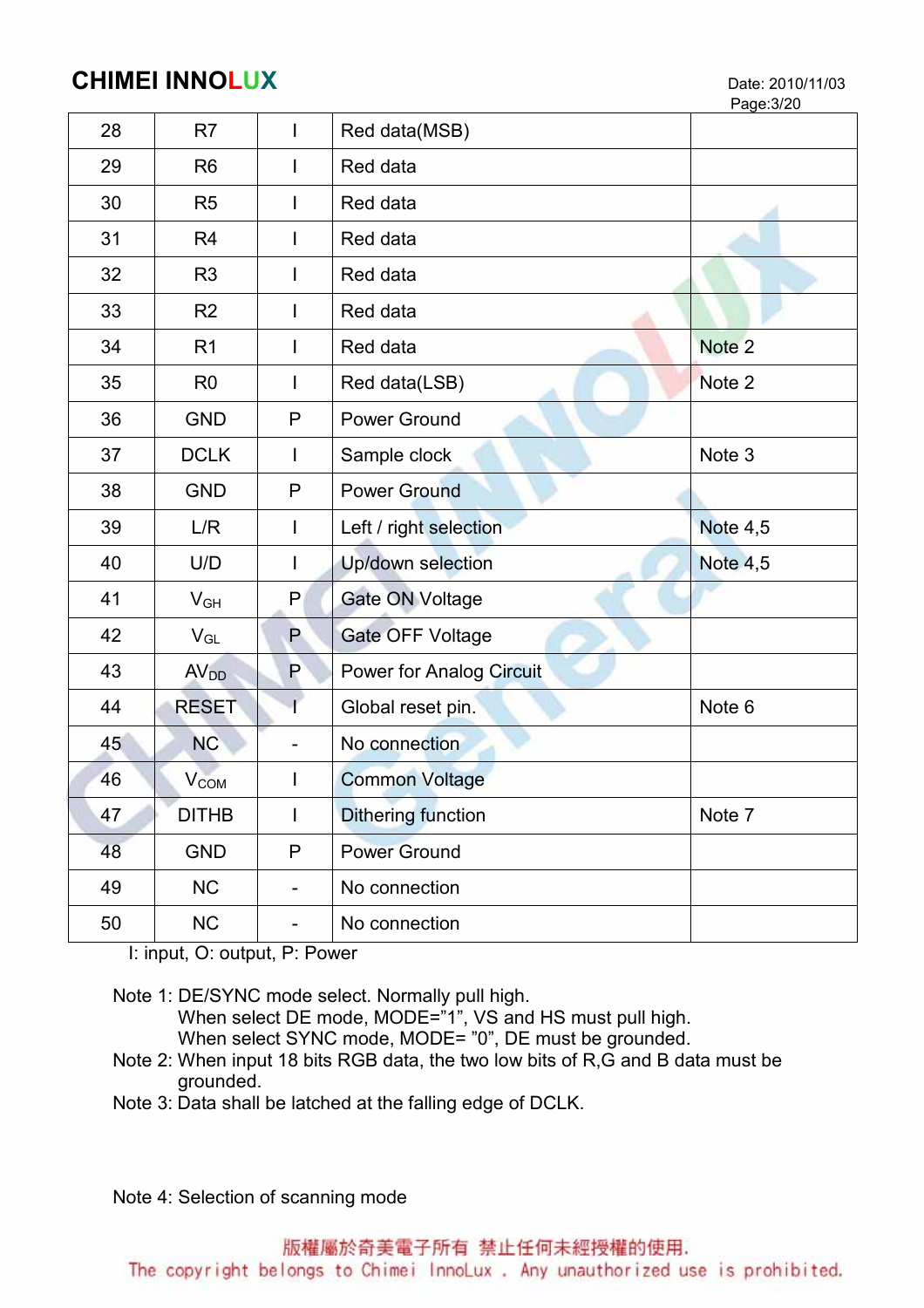Page:4/20

| Setting of scan control input |                  | Scanning direction        |  |  |
|-------------------------------|------------------|---------------------------|--|--|
| U/D                           | _/R              |                           |  |  |
| <b>GND</b>                    | $DV_{DD}$        | Up to down, left to right |  |  |
| $DV_{DD}$                     | <b>GND</b>       | Down to up, right to left |  |  |
| <b>GND</b>                    | <b>GND</b>       | Up to down, right to left |  |  |
| $DV_{DD}$                     | DV <sub>DD</sub> | Down to up, left to right |  |  |

Note 5: Definition of scanning direction. Refer to the figure as below:



Note 6: Global reset pin. Active low to enter reset state. Suggest to connect with an RC reset circuit for stability. Normally pull high.

 Note 7: Dithering function enable control, normally pull high. When DITHB="1",Disable internal dithering function, When DITHB="0",Enable internal dithering function,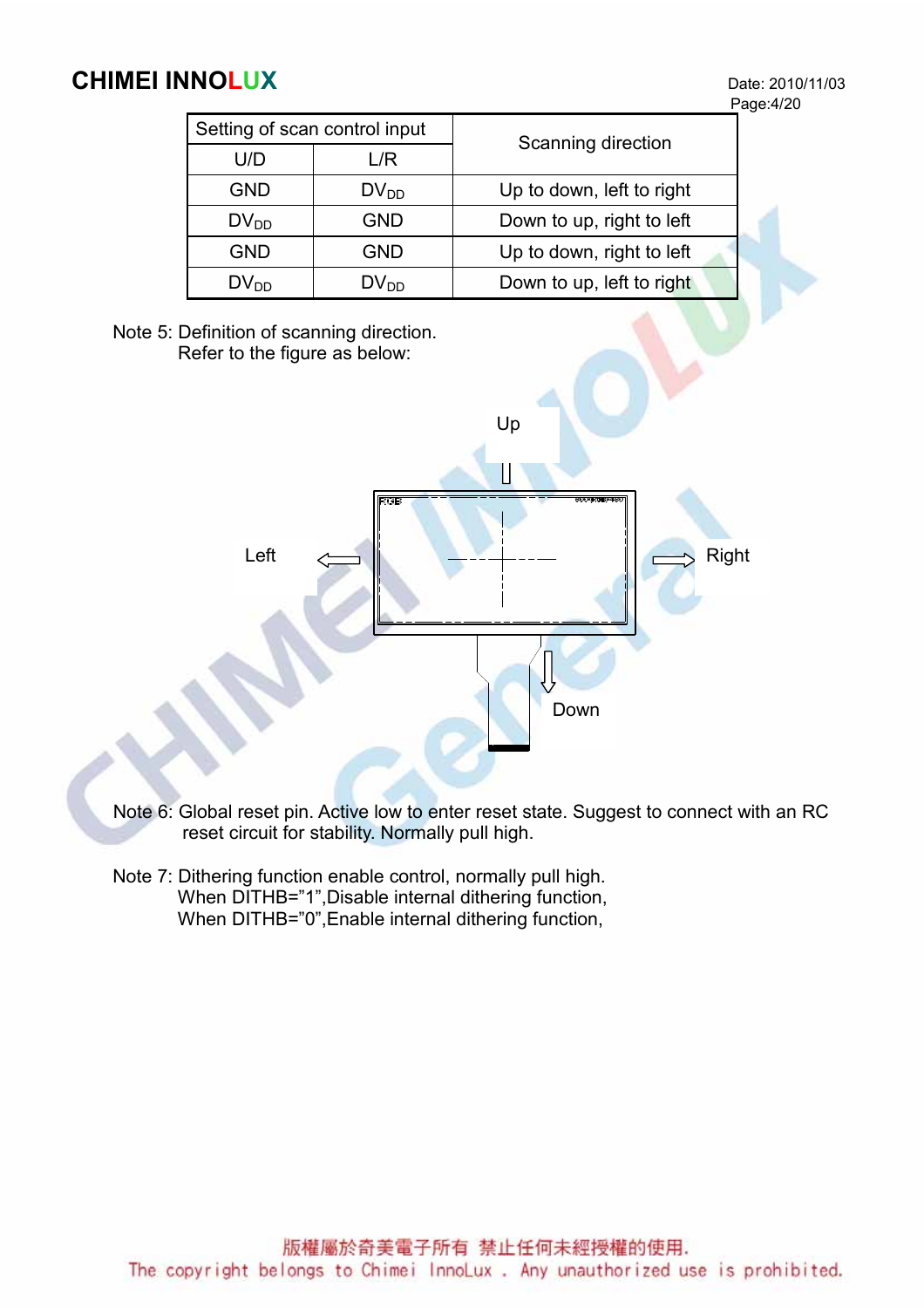## 3. Operation Specifications

## 3.1. Absolute Maximum Ratings

| (Note 1)                     |                      |         |               |                         |                    |  |
|------------------------------|----------------------|---------|---------------|-------------------------|--------------------|--|
| <b>Item</b>                  | <b>Symbol</b>        |         | <b>Values</b> | <b>Unit</b>             | <b>Remark</b>      |  |
|                              |                      | Min.    | Max.          |                         |                    |  |
|                              | $DV_{DD}$            | $-0.3$  | 5.0           | $\vee$                  |                    |  |
|                              | AV <sub>DD</sub>     | 6.5     | 13.5          | $\vee$                  |                    |  |
| Power voltage                | $V_{GH}$             | $-0.3$  | 40.0          | $\vee$                  |                    |  |
|                              | $V_{GL}$             | $-20.0$ | 0.3           | V                       |                    |  |
|                              | $V_{GH}$ - $V_{GL}$  |         | 40.0          | $\overline{\mathsf{V}}$ |                    |  |
| <b>Operation Temperature</b> | $T_{OP}$             | $-20$   | 60            | $\mathrm{C}$            |                    |  |
| Storage Temperature          | $T_{ST}$             | $-30$   | 70            | $^{\circ}C$             |                    |  |
| <b>LED Reverse Voltage</b>   | <b>V<sub>R</sub></b> |         | 1.2           | $\vee$                  | Each LED<br>Note 2 |  |
| <b>LED Forward Current</b>   | IF                   |         | 25            | mA                      | Each LED           |  |

Note 1: The absolute maximum rating values of this product are not allowed to be exceeded at any times. Should a module be used with any of the absolute maximum ratings exceeded, the characteristics of the module may not be recovered, or in an extreme case, the module may be permanently destroyed.

Note 2: VR Conditions: Zener Diode 20mA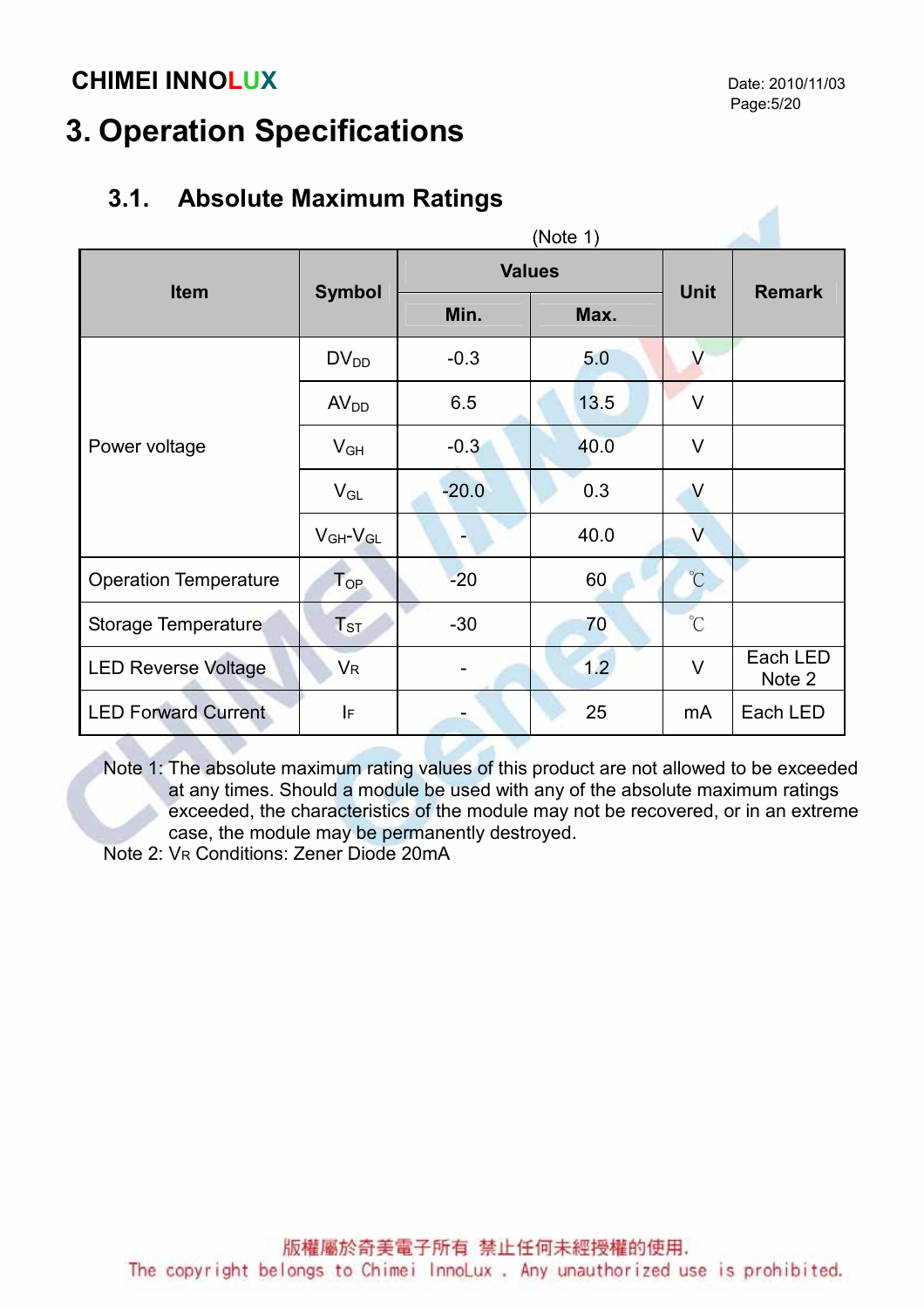#### 3.1.1. Typical Operation Conditions

| Note 1)                  |                  |                        |               |                        |               |        |  |
|--------------------------|------------------|------------------------|---------------|------------------------|---------------|--------|--|
| <b>Item</b>              | <b>Symbol</b>    |                        | <b>Values</b> | <b>Unit</b>            | <b>Remark</b> |        |  |
|                          |                  | Min.                   | Typ.          | Max.                   |               |        |  |
|                          | $DV_{DD}$        | 3.0                    | 3.3           | 3.6                    | V             | Note 2 |  |
| Power voltage            | AV <sub>DD</sub> | 10.2                   | 10.4          | 10.6                   | $\vee$        |        |  |
|                          | $V_{GH}$         | 15.3                   | 16.0          | 16.7                   | $\vee$        |        |  |
|                          | $V_{GL}$         | $-7.7$                 | $-7.0$        | $-6.3$                 | $\vee$        |        |  |
| Input signal voltage     | $V_{COM}$        | 2.6                    | (3.6)         | 4.6                    | $\vee$        | Note4  |  |
| Input logic high voltage | $V_{\text{IH}}$  | $0.7$ DV <sub>DD</sub> |               | $DV_{DD}$              | $\vee$        | Note 3 |  |
| Input logic low voltage  | $V_{\parallel}$  | $\overline{0}$         |               | $0.3$ DV <sub>DD</sub> | $\vee$        |        |  |

Note 1: Be sure to apply  $DV_{DD}$  and  $V_{GL}$  to the LCD first, and then apply  $V_{GH}$ .

Note 2:  $DV_{DD}$  setting should match the signals output voltage (refer to Note 3) of customer's system board.

Note 3: DCLK,HS,VS,RESET,U/D, L/R,DE,R0~R7,G0~G7,B0~B7,MODE,DITHB.

Note 4: Typical  $V_{COM}$  is only a reference value. It must be optimized according to each LCM. Please use VR and base on below application circuit.

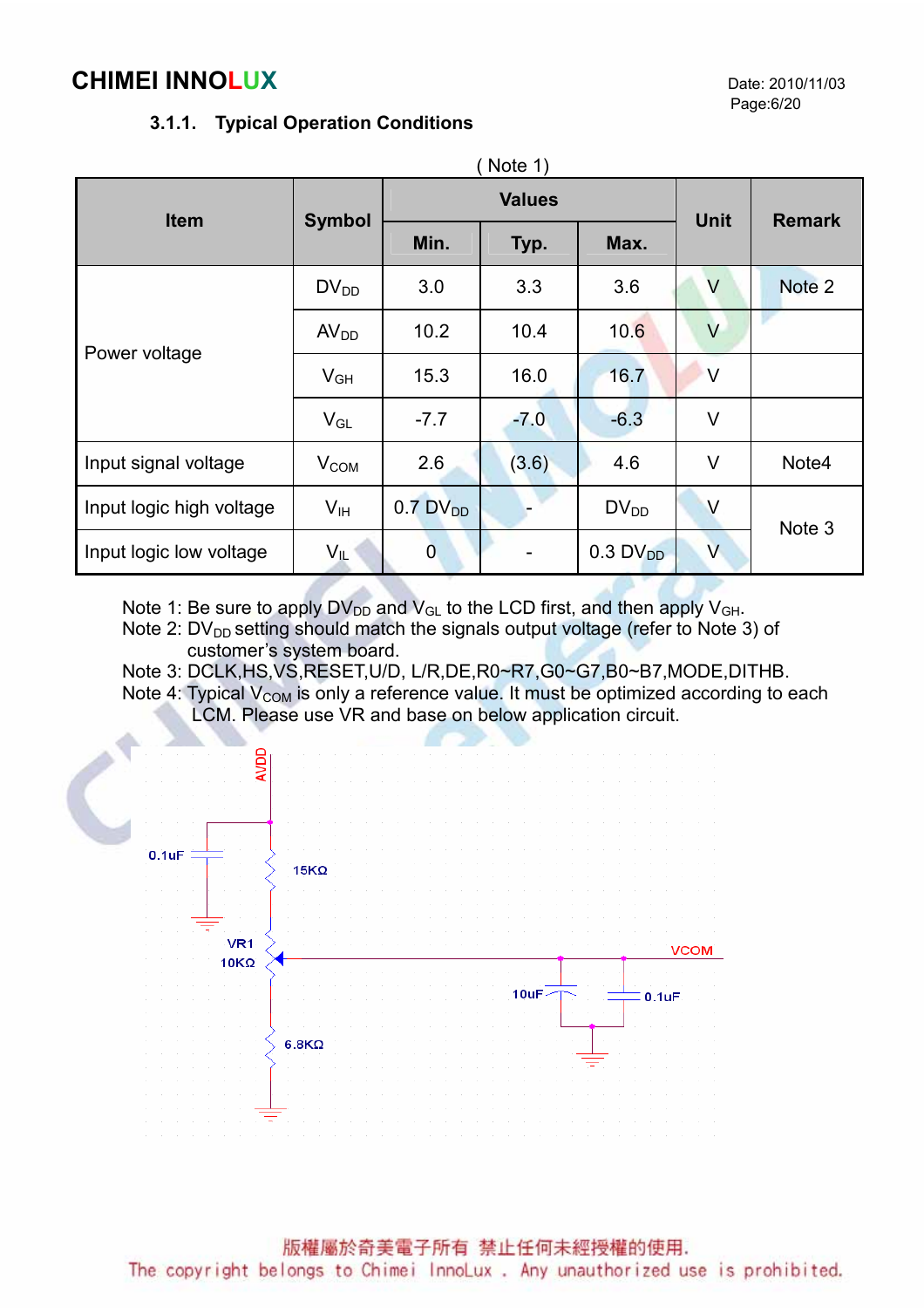#### 3.1.2. Current Consumption

|                           |                   | <b>Values</b>                |      |                 | <b>Unit</b>    | <b>Remark</b>    |  |
|---------------------------|-------------------|------------------------------|------|-----------------|----------------|------------------|--|
| <b>Item</b>               | <b>Symbol</b>     | Min.                         | Typ. | Max.            |                |                  |  |
| <b>Current for Driver</b> | $I_{GH}$          | $\overline{\phantom{a}}$     | 0.2  | 1.0             | m <sub>A</sub> | $V_{GH} = 16.0V$ |  |
|                           | $I_{GL}$          | $\overline{\phantom{a}}$     | 0.2  | 1.0             | <b>mA</b>      | $V_{GL} = -7.0V$ |  |
|                           | IDV <sub>DD</sub> | $\qquad \qquad \blacksquare$ | 4.0  | 10 <sup>°</sup> | <b>mA</b>      | $DV_{DD} = 3.3V$ |  |
|                           | IAV <sub>DD</sub> | -                            | 20   | 50              | mA             | $AVDD = 10.4V$   |  |

#### 3.1.3. Backlight Driving Conditions

|                           |                         |        | <b>Values</b> |      | <b>Unit</b> | <b>Remark</b> |
|---------------------------|-------------------------|--------|---------------|------|-------------|---------------|
| <b>Item</b>               | <b>Symbol</b>           | Min.   | Typ.          | Max. |             |               |
| Voltage for LED backlight | $\mathsf{V}_\mathsf{L}$ | 8.7    | 9.3           | 9.9  |             | Note 1        |
| Current for LED backlight | IL                      | 170    | 180           | 200  | mA          |               |
| <b>LED</b> life time      |                         | 20,000 |               |      | Hr          | Note 2        |

Note 1: The LED Supply Voltage is defined by the number of LED at Ta=25℃ and  $I_L = 180$  mA.

Note 2: The "LED life time" is defined as the module brightness decrease to 50% original brightness at Ta=25 $^{\circ}$ C and I<sub>L</sub> =180mA. The LED lifetime could be decreased if operating  $I<sub>L</sub>$  is lager than 180mA.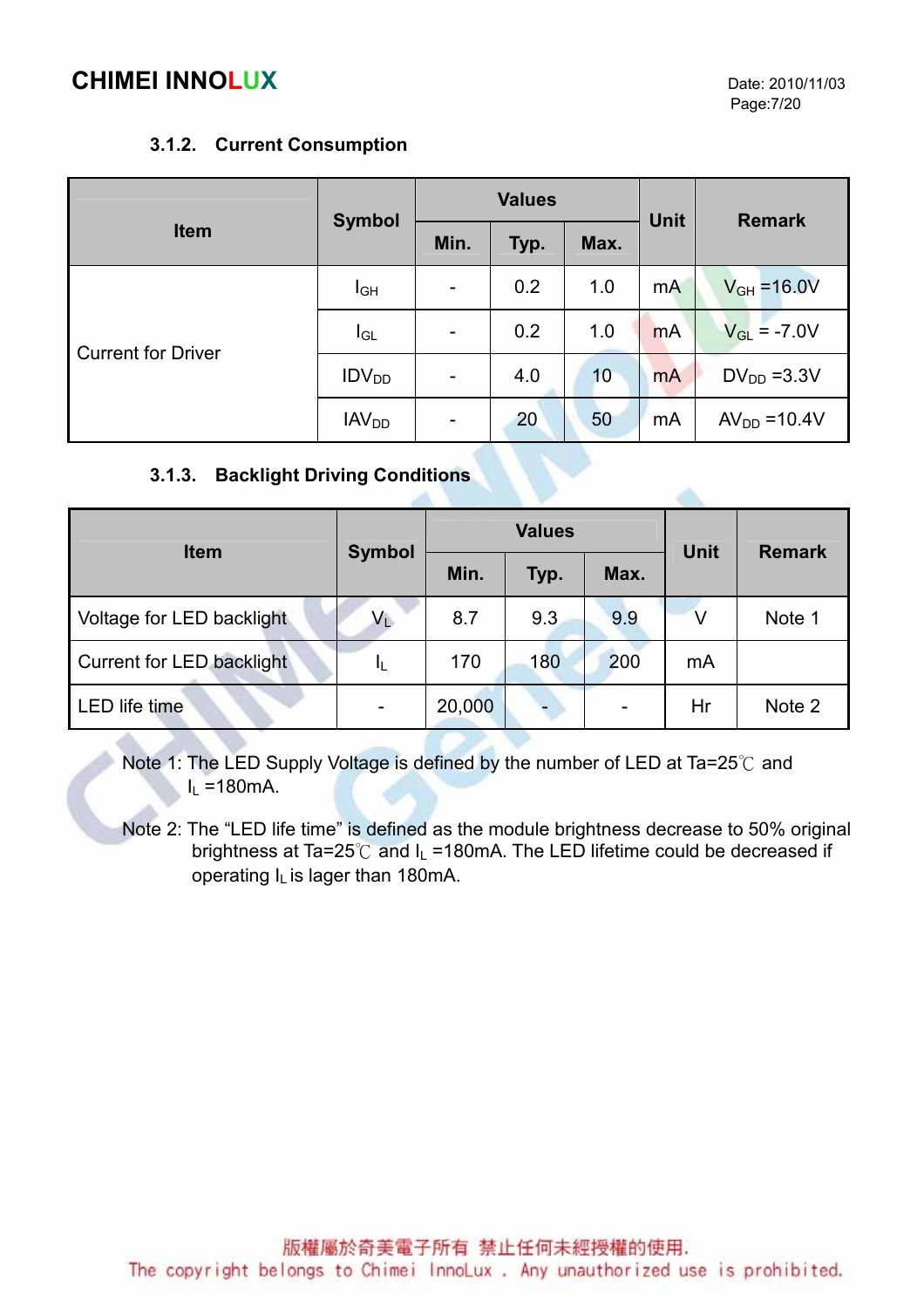#### 3.2. Power Sequence





### B/L→Data→VGH→AVDD→VGL→DV<sub>DD</sub>

Note: Data include R0~R7, B0~B7, GO~G7, U/D, L/R, DCLK, HS,VS,DE.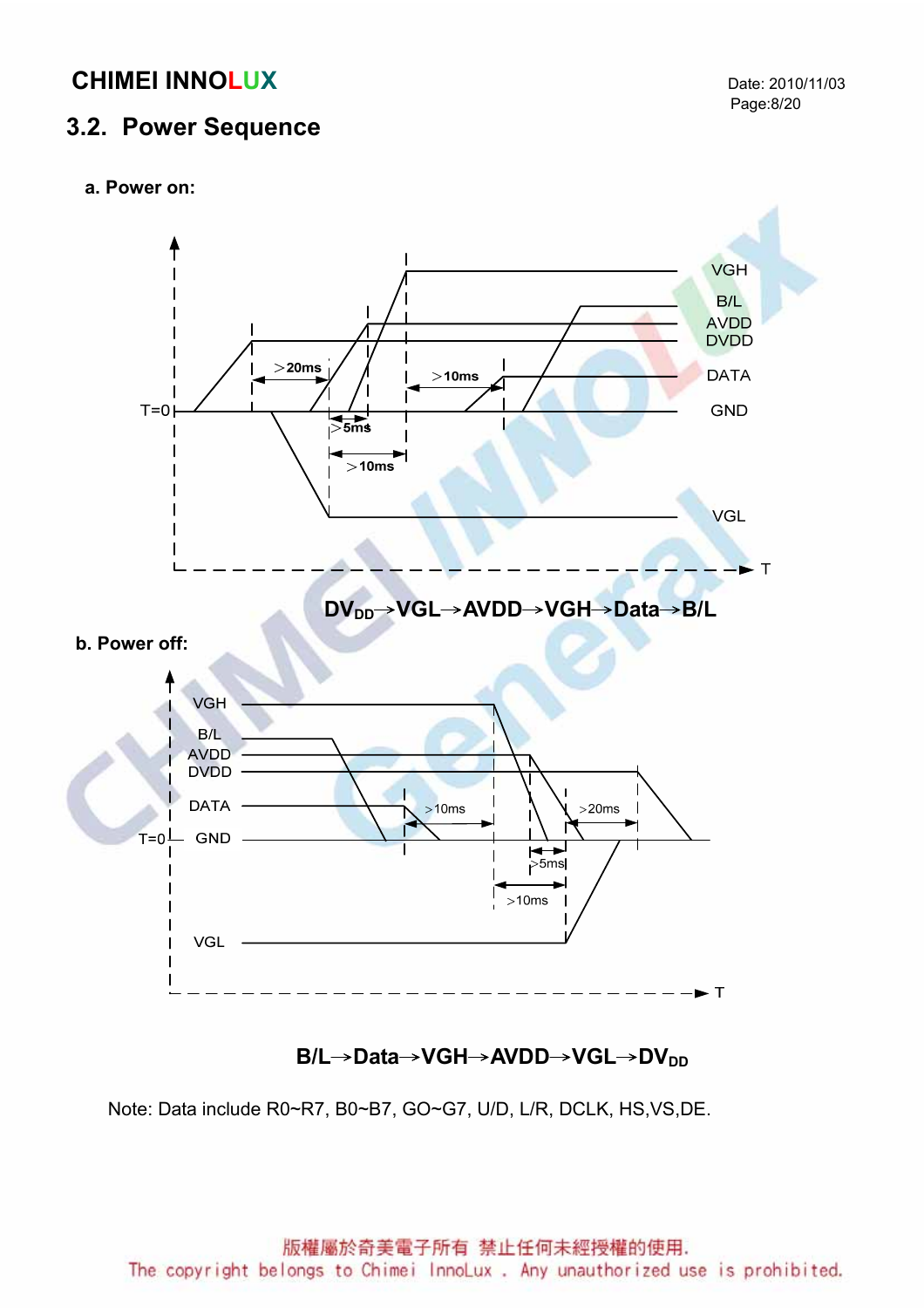## 3.3. Timing Characteristics

#### 3.3.1. AC Electrical Characteristics

|                                     |                  |                | <b>Values</b> |                |             | <b>Remark</b>                          |  |
|-------------------------------------|------------------|----------------|---------------|----------------|-------------|----------------------------------------|--|
| <b>Item</b>                         | <b>Symbol</b>    | Min.           | Typ.          | Max.           | <b>Unit</b> |                                        |  |
| HS setup time                       | Thst             | 8              |               |                | ns          |                                        |  |
| <b>HS</b> hold time                 | Thhd             | 8              |               |                | ns          |                                        |  |
| VS setup time                       | T <sub>vst</sub> | 8              |               | $\blacksquare$ | ns          |                                        |  |
| VS hold time                        | Tyhd             | 8              |               |                | ns          |                                        |  |
| Data setup time                     | Tdsu             | 8              |               |                | ns          |                                        |  |
| Data hole time                      | Tdhd             | 8              |               |                | ns          |                                        |  |
| DE setup time                       | Tesu             | 8              |               |                | ns          |                                        |  |
| <b>DE</b> hole time                 | Tehd             | 8              |               |                | ns          |                                        |  |
| DV <sub>DD</sub> Power On Slew rate | <b>TPOR</b>      |                |               | 20             | ms          | From 0 to 90%<br>$DV_{D\underline{D}}$ |  |
| <b>RESET pulse width</b>            | T <sub>Rst</sub> | $\overline{1}$ |               |                | ms          |                                        |  |
| <b>DCLK</b> cycle time              | Tcoh             | 20             |               |                | ns          |                                        |  |
| <b>DCLK</b> pulse duty              | Tcwh             | 40             | 50            | 60             | $\%$        |                                        |  |
|                                     |                  |                |               |                |             |                                        |  |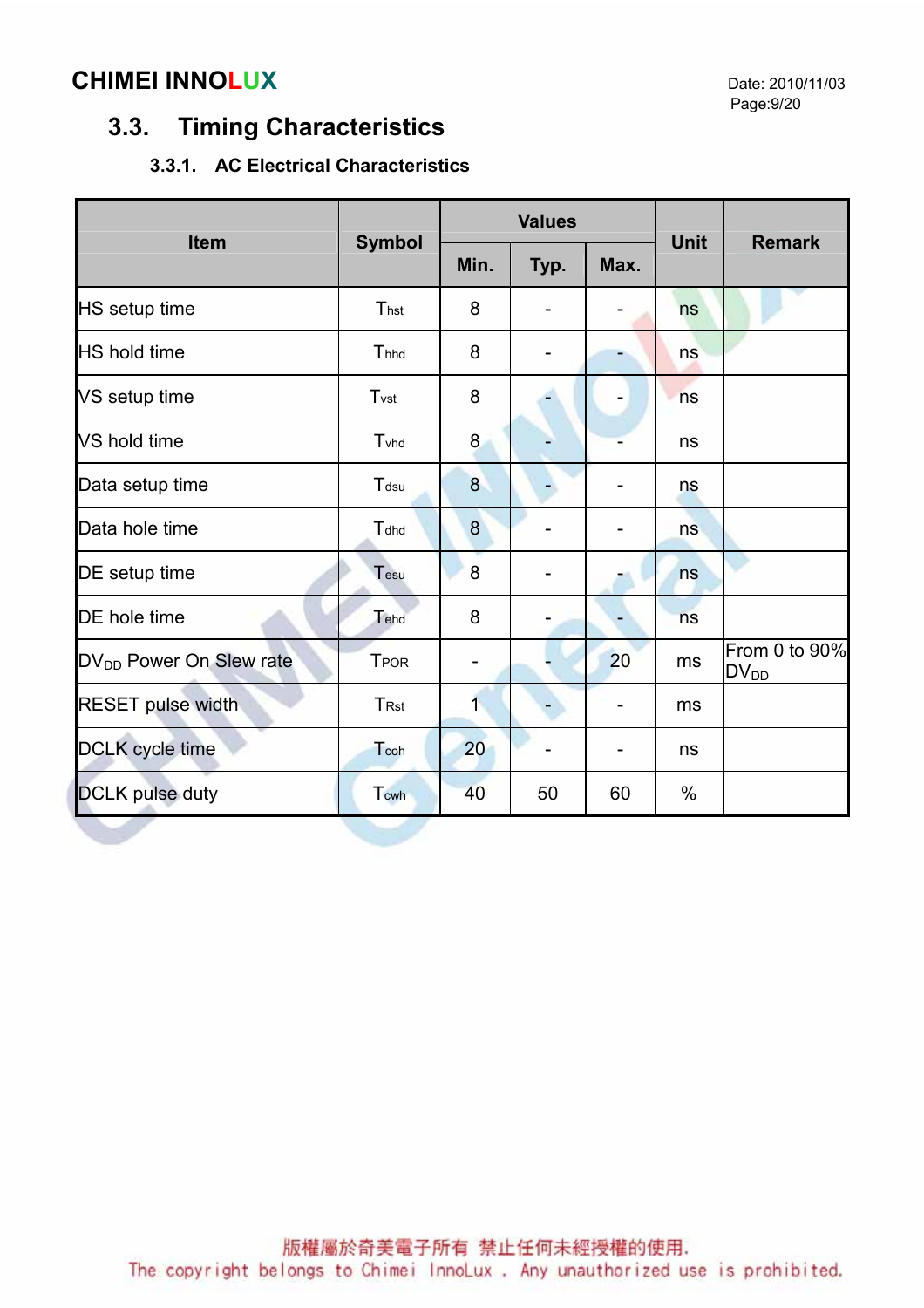Page:10/20

#### 3.3.2. Data Input Format





Figure 3. 2 Vertical input timing diagram.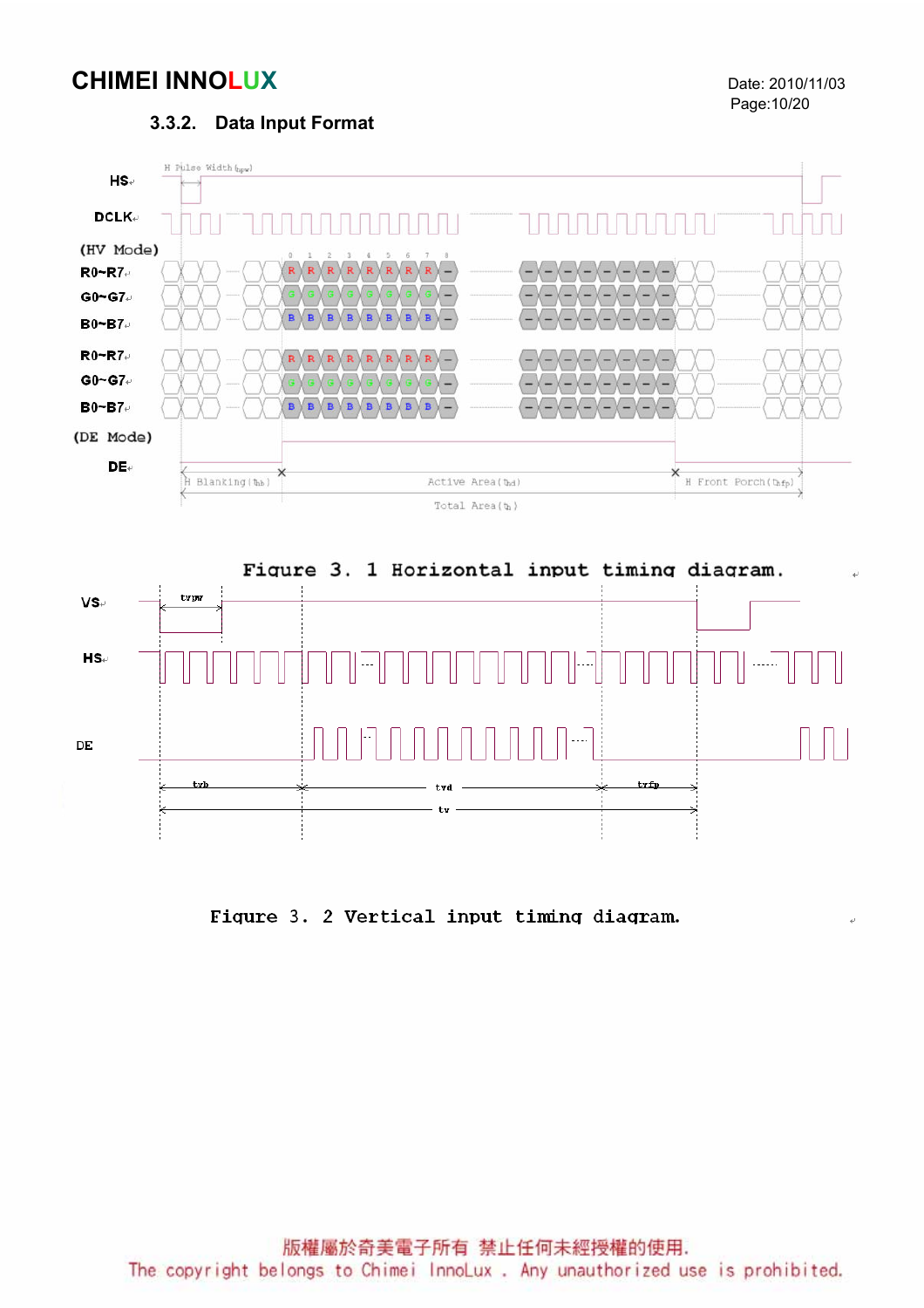#### 3.3.3. Timing

| <b>Item</b>                | <b>Symbol</b> |                          | <b>Values</b> | <b>Unit</b> | <b>Remark</b> |   |  |
|----------------------------|---------------|--------------------------|---------------|-------------|---------------|---|--|
|                            |               | Min.                     | Typ.          | Max.        |               |   |  |
| Horizontal Display Area    | thd           | $\overline{\phantom{0}}$ | 800           |             | <b>DCLK</b>   | w |  |
| <b>DCLK Frequency</b>      | fclk          | 26.4                     | 33.3          | 46.8        | <b>MHz</b>    |   |  |
| <b>One Horizontal Line</b> | th            | 862                      | 1056          | 1200        | <b>DCLK</b>   |   |  |
| <b>HS</b> pulse width      | thpw          | 1                        | ۰             | 40          | <b>DCLK</b>   |   |  |
| <b>HS Blanking</b>         | thb           | 46                       | 46            | 46          | <b>DCLK</b>   |   |  |
| <b>HS Front Porch</b>      | thfp          | 16                       | 210           | 354         | <b>DCLK</b>   |   |  |

| <b>Item</b>           | <b>Symbol</b> | <b>Values</b> |      |                          | <b>Unit</b> | <b>Remark</b> |
|-----------------------|---------------|---------------|------|--------------------------|-------------|---------------|
|                       |               | Min.          | Typ. | Max.                     |             |               |
| Vertical Display Area | tvd           |               | 480  | $\overline{\phantom{a}}$ | TН          |               |
| VS period time        | tv            | 510           | 525  | 650                      | TН          |               |
| VS pulse width        | typw          |               |      | 20                       | TН          |               |
| <b>VS Blanking</b>    | tvb           | 23            | 23   | 23                       | TH          |               |
| <b>VS Front Porch</b> | tvfp          |               | 22   | 147                      | TН          |               |

Gen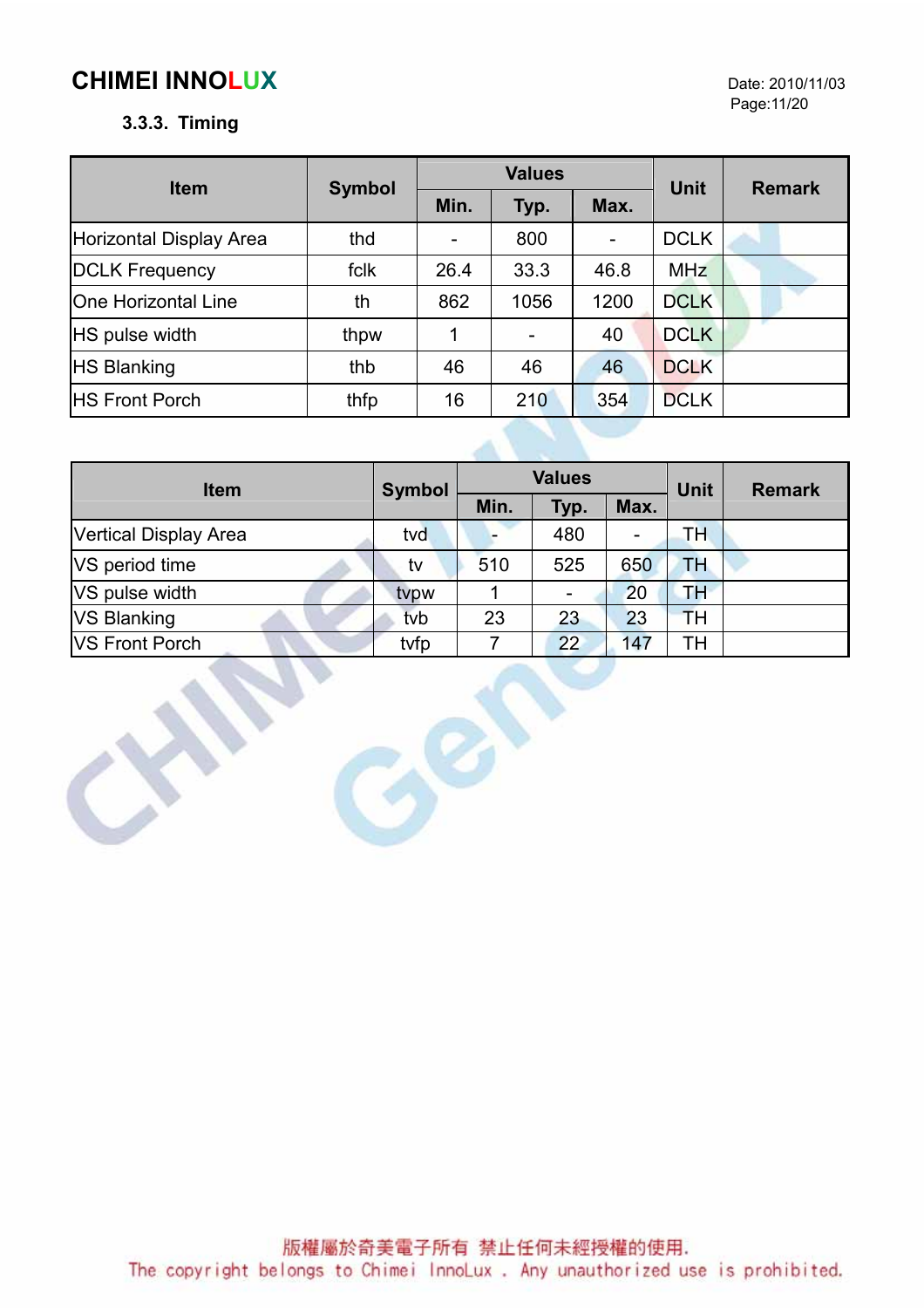# 4. Optical Specifications

| <b>Item</b>             | <b>Symbol</b>         | <b>Condition</b>                       |      | <b>Values</b> |                          | <b>Unit</b>                  | <b>Remark</b>    |
|-------------------------|-----------------------|----------------------------------------|------|---------------|--------------------------|------------------------------|------------------|
|                         |                       |                                        | Min. | Typ.          | Max.                     |                              |                  |
|                         | $\theta_L$            | $\Phi$ =180°(9 o'clock)                | 60   | 70            |                          |                              |                  |
| Viewing angle           | $\theta_{\mathsf{R}}$ | $\Phi = 0^\circ (3 \text{ o'clock})$   | 60   | 70            |                          | degree                       | Note 1           |
| $(CR \geq 10)$          | $\theta_T$            | $\Phi = 90^\circ (12 \text{ o'clock})$ | 40   | 50            |                          |                              |                  |
|                         | $\theta_{\mathsf{B}}$ | $\Phi = 270^{\circ}$ (6 o'clock)       | 60   | 70            |                          |                              |                  |
| Response time           | $T_{ON}$              |                                        |      | 10            | 20                       | msec                         | Note 3           |
|                         | $T_{OFF}$             |                                        |      | 15            | 30                       | msec                         | Note 3           |
| Contrast ratio          | <b>CR</b>             |                                        | 400  | 500           |                          |                              | Note 4           |
|                         | $W_X$                 | Normal<br>$\theta = \Phi = 0^{\circ}$  | 0.26 | 0.31          | 0.36                     | $\qquad \qquad \blacksquare$ | Note 2           |
| Color chromaticity      | $W_Y$                 |                                        | 0.28 | 0.33          | 0.38                     | $\blacksquare$               | Note 5<br>Note 6 |
| Luminance               |                       |                                        | 320  | 400           |                          | cd/m <sup>2</sup>            | Note 6           |
| Luminance<br>uniformity | Y <sub>U</sub>        |                                        | 70   | 75            | $\overline{\phantom{a}}$ | $\%$                         | Note 7           |
|                         |                       |                                        |      |               |                          |                              |                  |

Test Conditions:

- 1. DV<sub>DD</sub>=3.3V, I<sub>L</sub>=180mA (Backlight current), the ambient temperature is 25°C.
- 2. The test systems refer to Note 2.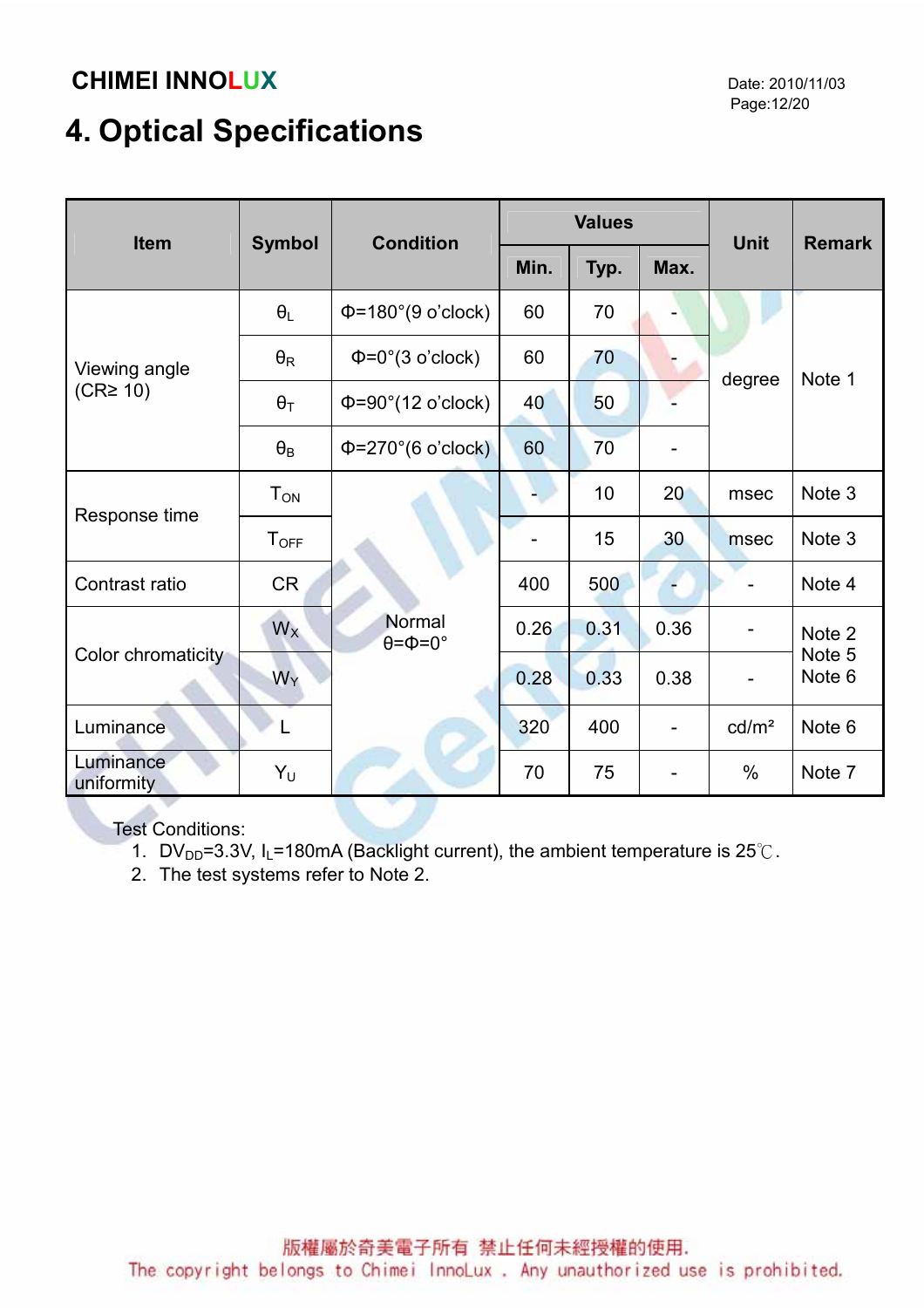Note 1: Definition of viewing angle range



Fig. 4-2 Optical measurement system setup

Note 3: Definition of Response time

版權屬於奇美電子所有 禁止任何未經授權的使用.

The copyright belongs to Chimei InnoLux. Any unauthorized use is prohibited.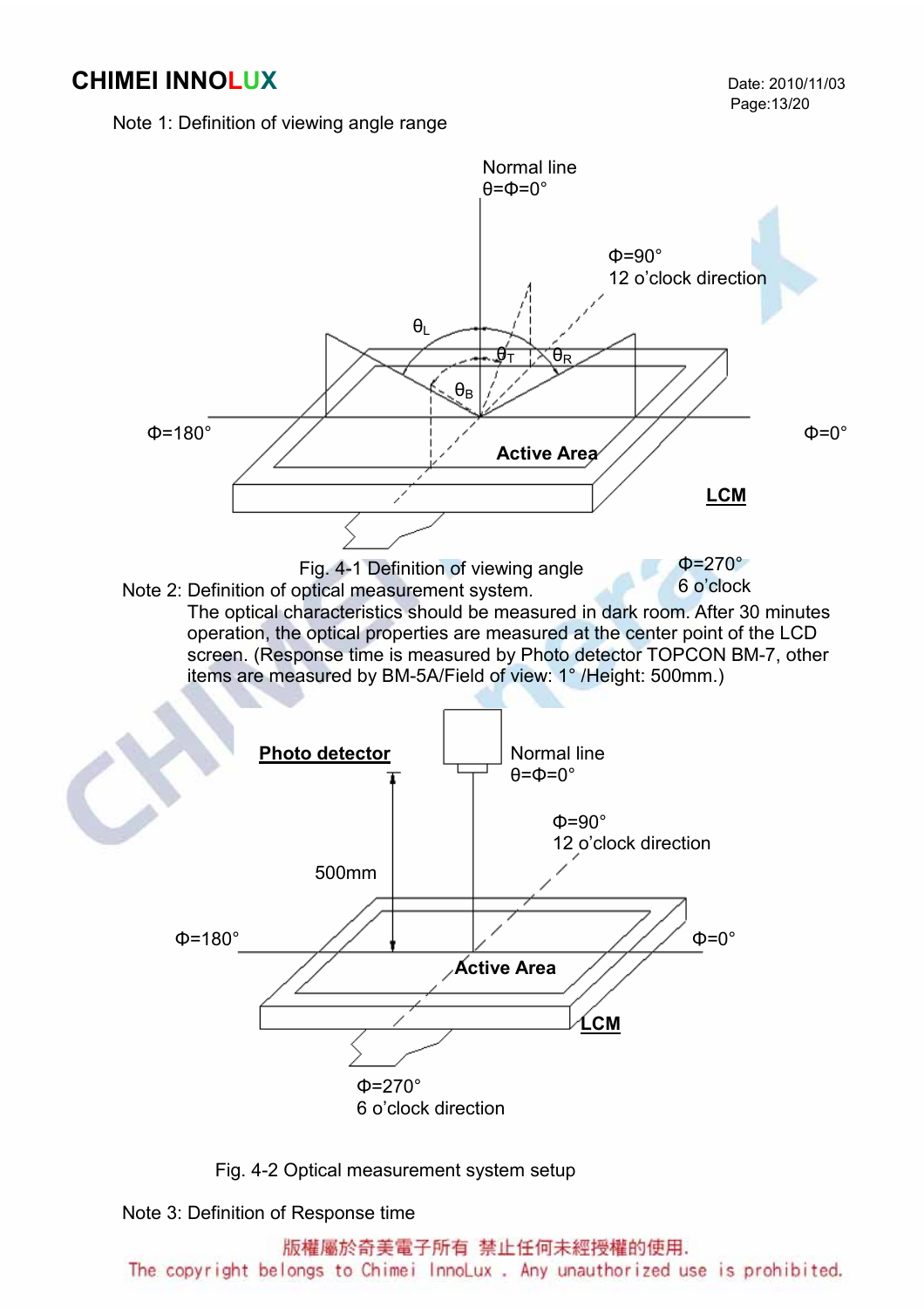# Page:14/20

 The response time is defined as the LCD optical switching time interval between "White" state and "Black" state. Rise time  $(T_{ON})$  is the time between photo detector output intensity changed from 90% to 10%. And fall time  $(T<sub>OFF</sub>)$  is the time between photo detector output intensity changed from 10% to 90%.





Note 4: Definition of contrast ratio

 Luminance measured when LCD on the " Black" state Contrast ratio  $(CR) =$  Luminance measured when LCD on the "White" state

 Note 5: Definition of color chromaticity (CIE1931) Color coordinates measured at center point of LCD.

 Note 6: All input terminals LCD panel must be ground while measuring the center area of the panel. The LED driving condition is  $I_L$ =180mA.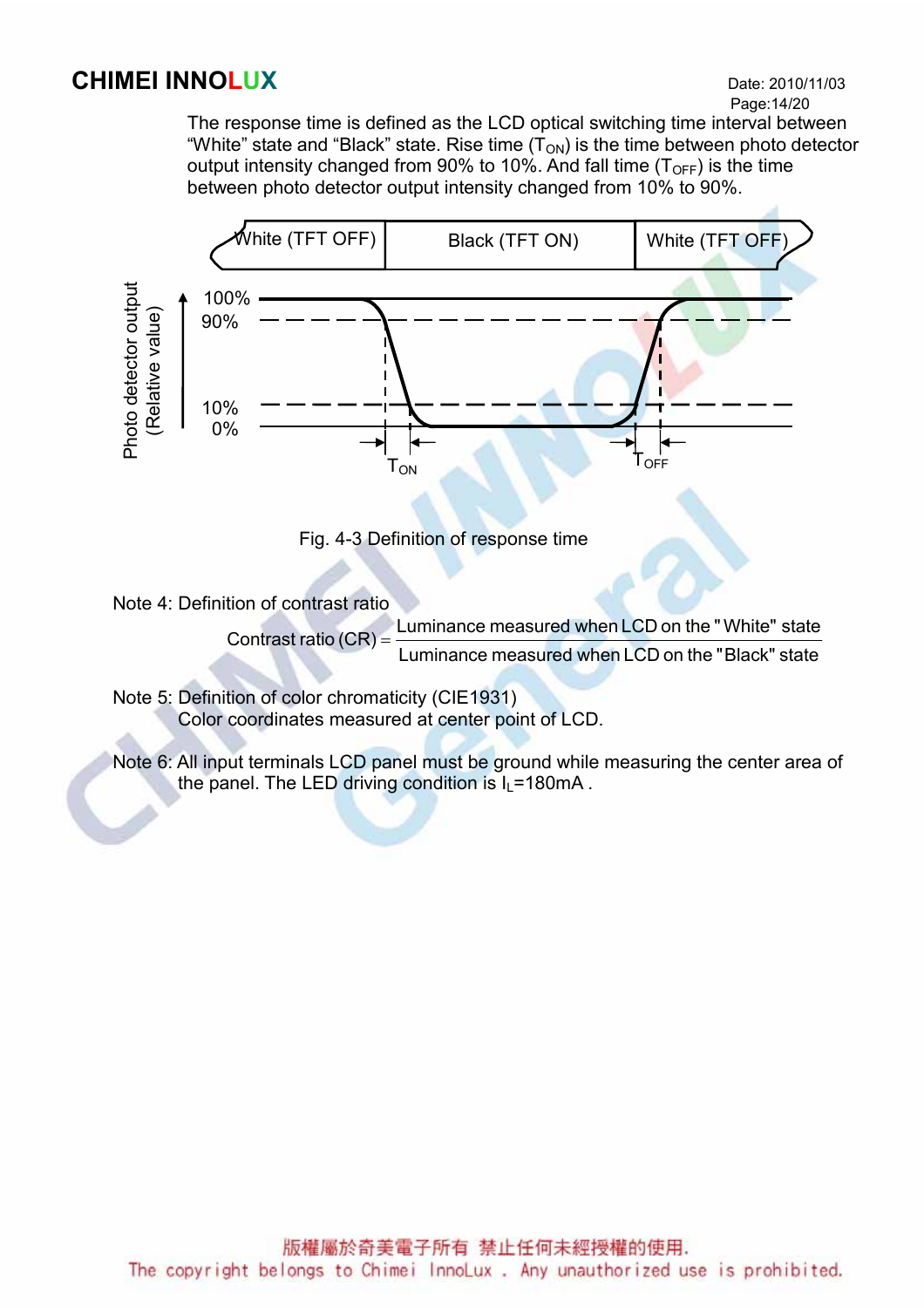

Active area is divided into 9 measuring areas (Refer to Fig. 4-4 ).Every measuring point is placed at the center of each measuring area.



Fig. 4-4 Definition of measuring points

B<sub>max</sub>: The measured maximum luminance of all measurement position. B<sub>min</sub>: The measured minimum luminance of all measurement position.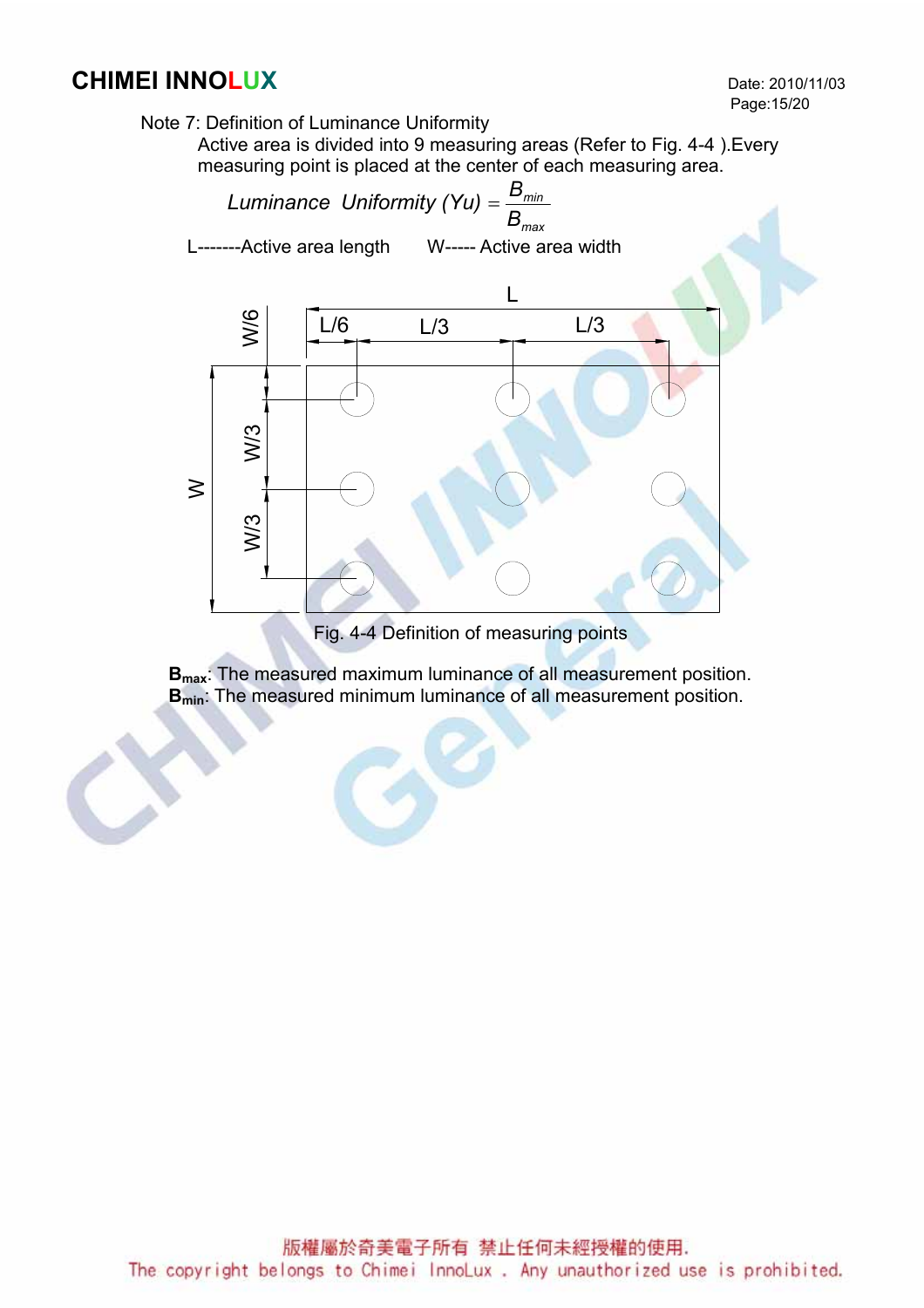# 5. Reliability Test Items

| Item                                        | <b>Test Conditions</b>                                                                                                                               | <b>Remark</b>                                   |                |
|---------------------------------------------|------------------------------------------------------------------------------------------------------------------------------------------------------|-------------------------------------------------|----------------|
| <b>High Temperature Storage</b>             | Ta = 70 $\degree$ C                                                                                                                                  | 240hrs                                          | Note 1, Note 4 |
| Low Temperature Storage                     | Ta = $-30^{\circ}$ C                                                                                                                                 | 240hrs                                          | Note 1, Note 4 |
| <b>High Temperature Operation</b>           | $Ts = 60^{\circ}$                                                                                                                                    | 240hrs                                          | Note 2, Note 4 |
| Low Temperature Operation                   | Ta = $-20^{\circ}$ C                                                                                                                                 | 240hrs                                          | Note 1, Note 4 |
| Operate at High Temperature<br>and Humidity | +40 $\degree$ C, 90%RH                                                                                                                               | 240hrs                                          | Note 4         |
| <b>Thermal Shock</b>                        | -30°C/30 min $\sim$ +70°C/30 min for a total 100<br>cycles, Start with cold temperature and end<br>with high temperature.                            | Note 4                                          |                |
| <b>Vibration Test</b>                       | Frequency range: 10~55Hz<br>Stroke: 1.5mm<br>Sweep:10Hz~55Hz~10Hz<br>2 hours for each direction of X. Y. Z.<br>(6 hours for total)                   |                                                 |                |
| <b>Mechanical Shock</b>                     | 100G 6ms, ±X, ±Y, ±Z 3 times for each<br>direction                                                                                                   |                                                 |                |
| <b>Package Vibration Test</b>               | <b>Random Vibration:</b><br>0.015G*G/Hz from 5-200HZ, -6dB/Octave<br>from 200-500HZ<br>2 hours for each direction of X. Y. Z.<br>(6 hours for total) |                                                 |                |
| Package Drop Test                           | Height:60 cm<br>1 corner, 3 edges, 6 surfaces                                                                                                        |                                                 |                |
| Electro Static Discharge                    |                                                                                                                                                      | $\pm$ 2KV, Human Body Mode, 100pF/1500 $\Omega$ |                |

Note 1: Ta is the ambient temperature of samples.

Note 2: Ts is the temperature of panel's surface.

- Note 3: In the standard condition, there shall be no practical problem that may affect the display function. After the reliability test, the product only guarantees operation, but don't guarantee all of the cosmetic specification.
- Note 4: Before cosmetic and function test, the product must have enough recovery time, at least 2 hours at room temperature.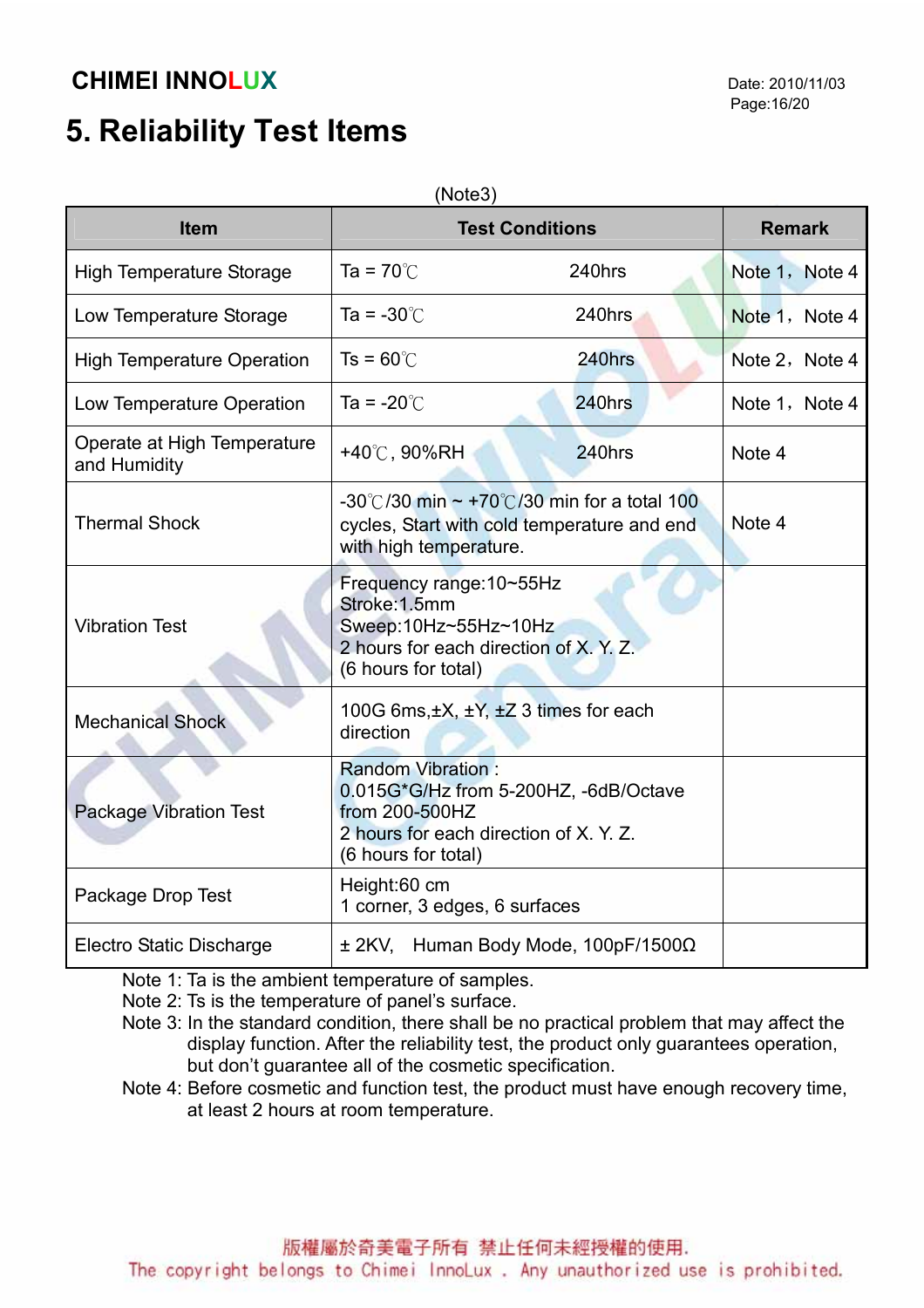## 6. General Precautions

### 6.1. Safety

Liquid crystal is poisonous. Do not put it in your mouth. If liquid crystal touches your skin or clothes, wash it off immediately by using soap and water.

### 6.2. Handling

1. The LCD panel is plate glass. Do not subject the panel to mechanical shock or to excessive force on its surface.

2. The polarizer attached to the display is easily damaged. Please handle it carefully to avoid scratch or other damages.

3. To avoid contamination on the display surface, do not touch the module surface with bare hands.

4. Keep a space so that the LCD panels do not touch other components.

5. Put cover board such as acrylic board on the surface of LCD panel to protect panel from damages.

6. Transparent electrodes may be disconnected if you use the LCD panel under environmental conditions where the condensation of dew occurs.

7. Do not leave module in direct sunlight to avoid malfunction of the ICs.

### 6.3. Static Electricity

1. Be sure to ground module before turning on power or operating module.

2. Do not apply voltage which exceeds the absolute maximum rating value.

#### 6.4. Storage

1. Store the module in a dark room where must keep at 25±10℃ and 65%RH or less.

2. Do not store the module in surroundings containing organic solvent or corrosive

gas.

3. Store the module in an anti-electrostatic container or bag.

### 6.5. Cleaning

- 1. Do not wipe the polarizer with dry cloth. It might cause scratch.
- 2. Only use a soft sloth with IPA to wipe the polarizer, other chemicals might permanent damage to the polarizer.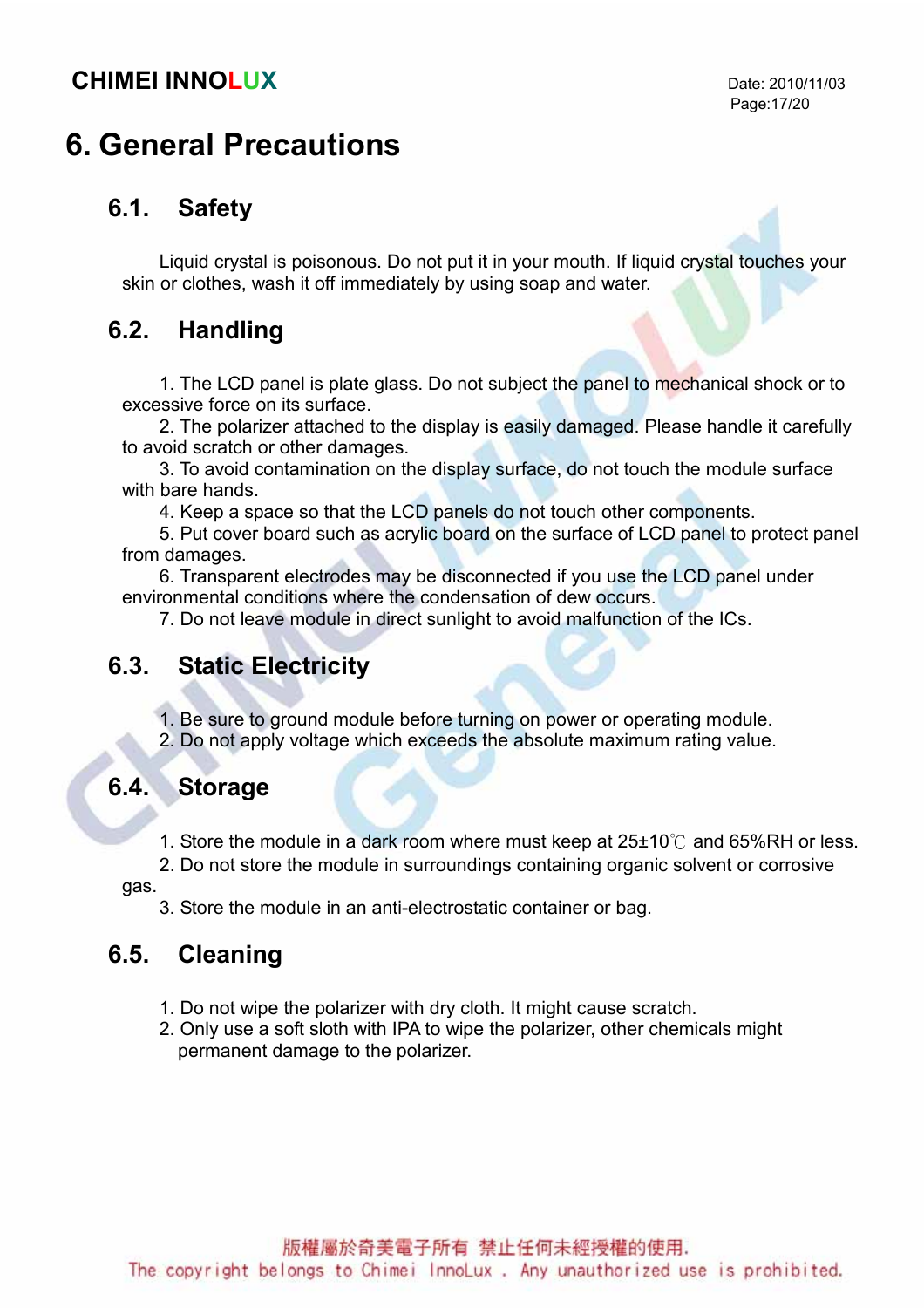Page:18/20

# 7. Mechanical Drawing

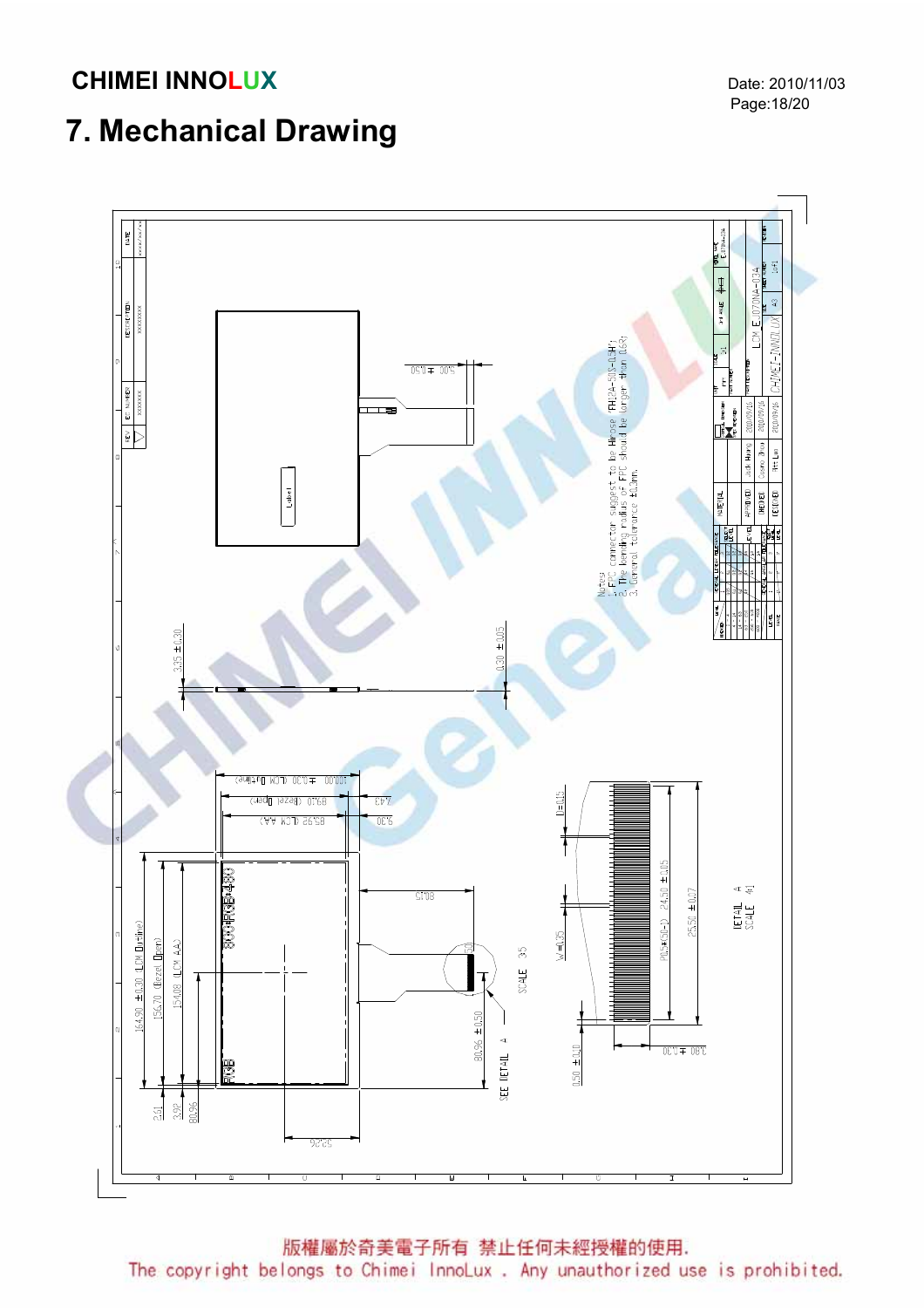# 8. Package Drawing

## 8.1. Packaging Material Table

| No.            | <b>Item</b>          | <b>Model</b><br>(Material)    | Dimensions(mm)                   | <b>Unit</b><br>Weight<br>(kg) | Quantity | <b>Remark</b> |
|----------------|----------------------|-------------------------------|----------------------------------|-------------------------------|----------|---------------|
| 1              | <b>LCM</b><br>Module | EJ070NA-03A                   | $164.9 \times 100.0 \times 3.35$ | 0.117                         | 50pcs    |               |
| $\overline{2}$ | <b>Partition</b>     | <b>BC Corrugated</b><br>paper | $512 \times 349 \times 226$      | 1.466                         | 1set     |               |
| $\overline{3}$ | Corrugated<br>Paper  | <b>B</b> Corrugated<br>paper  | $510 \times 350$                 | 0.071                         | 4pcs     |               |
| $\overline{4}$ | Corrugated<br>Bar    | <b>B</b> Corrugated<br>paper  | $512 \times 11 \times 3$         | 0.046                         | 4pcs     |               |
| 5              | Dust-Proof<br>Bag    | <b>PE</b>                     | $700 \times 530$                 | 0.048                         | 1pcs     |               |
| 6              | A/S Bag              | <b>PE</b>                     | $180 \times 133 \times 0.2$      | 0.002                         | 50pcs    |               |
| $\overline{7}$ | Carton               | Corrugated<br>paper           | $530 \times 355 \times 255$      | 1.100                         | 1 pcs    |               |
| 8              | Total weight         |                               | 9.03 kg $\pm$ 5%                 |                               |          |               |

## 8.2. Packaging Quantity

Total LCM quantity in Carton: no. of Partition 2 Rows  $\times$  quantity per Row 25 = 50